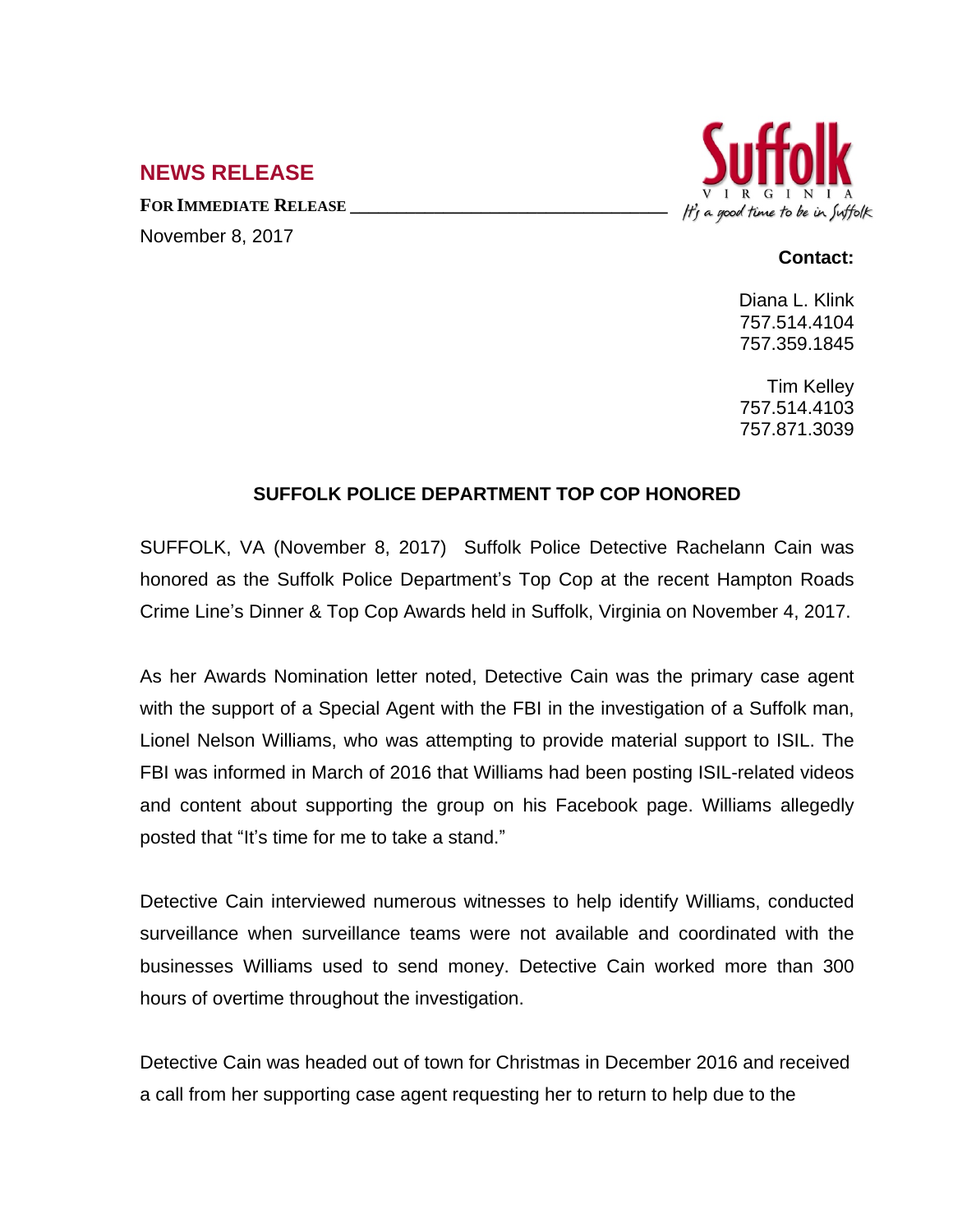escalation of Williams' behavior. Detective Cain was about 2 hours form her destination when she turned around and returned to Virginia. Detective Cain was on use or lose time with the City of Suffolk. Once arriving home, she immediately went to work. Within days of this, Williams was arrested for Material Support of Terrorism.

In an exchange between October and November 2016, an undercover agent told Williams on an encrypted messaging app that they were in a territory controlled by ISIL and were trying to purchase 10,000 rounds of AK-47 ammunition and 50 magazines. Williams allegedly asked how much the ammo cost in that territory and said he would try to help. Mr. Williams sent money and ammunition to a person he believed to be helping ISIL. During the course of the investigation, it was learned that Williams had purchased an AK-47 assault rifle the day after the terror attack in San Bernardino, California, in December 2015. Two firearms, including an AK-47 and a semi-automatic handgun, were recovered in a post arrest search of Williams' residence.

After the arrest of Williams, Detective Cain began combing through hundreds of files and evidence. This information lead to the discovery Williams was planning an attack on United States soil.

With these efforts, Williams took a plea on August 16, 2017 and is awaiting sentencing. He has agreed to a 20-year sentence. If it were not for the investigative efforts of Detective Cain, Williams may have been successful in aiding ISIL and his efforts could have resulted in countless deaths.

As part of the awards ceremony, Wayne Powers, a current member of the Suffolk Crime Line Board, was honored with the Top Individual award. Powers is the owner of Suffolk BBQ and is a dedicated individual to the Suffolk community donating his time and food to various organizations and fundraising events.